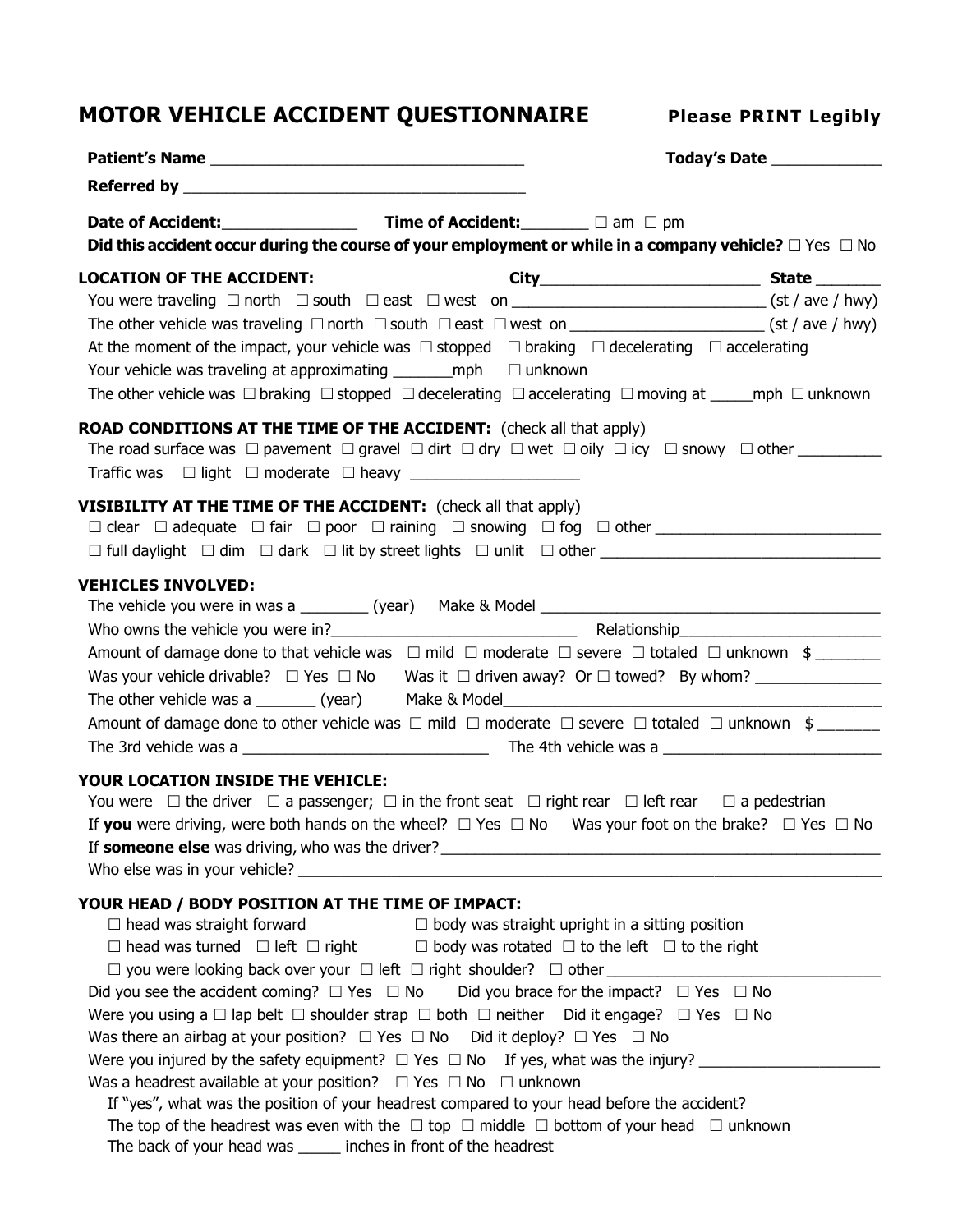|                                                                                                                                                                                                                                                                                                                                                                                                                                                                                              | Page 2 | Today's Date ______________ |
|----------------------------------------------------------------------------------------------------------------------------------------------------------------------------------------------------------------------------------------------------------------------------------------------------------------------------------------------------------------------------------------------------------------------------------------------------------------------------------------------|--------|-----------------------------|
| <b>TYPE OF COLLISION:</b> (number all that apply in a 1-4 sequence if more than one impact occurred to your vehicle)<br>$\Box$ head-on collision $\Box$ you were rear-ended $\Box$ you rear-ended the vehicle in front of you<br>As a result of the impact, was your vehicle (1) propelled forward $\Box$ Yes $\Box$ No or (2) its path re-directed $\Box$ Yes $\Box$ No<br>Did any police arrive at the scene? $\Box$ Yes $\Box$ No Were any traffic citations issued? $\Box$ Yes $\Box$ No |        |                             |
|                                                                                                                                                                                                                                                                                                                                                                                                                                                                                              |        |                             |
|                                                                                                                                                                                                                                                                                                                                                                                                                                                                                              |        |                             |
| <b>PLEASE DIAGRAM BELOW HOW THE ACCIDENT HAPPENED:</b> Label each vehicle $ $ <b>A</b> $>$ $\lt$ <b>B</b> $ $                                                                                                                                                                                                                                                                                                                                                                                |        | $C, D,$ etc.                |
| Describe in your own words <b>what happened to your body</b> (not the vehicles) upon impact:                                                                                                                                                                                                                                                                                                                                                                                                 |        |                             |
| At the time of the accident, what parts of your body hit what parts of the inside of your vehicle?                                                                                                                                                                                                                                                                                                                                                                                           |        |                             |
| Did you get any bruises, abrasions or bleeding cuts? $\Box$ Yes $\Box$ No                                                                                                                                                                                                                                                                                                                                                                                                                    |        |                             |
| Did you feel or hear any tearing, popping or ripping noise in your neck or back? $\Box$ Yes $\Box$ No                                                                                                                                                                                                                                                                                                                                                                                        |        |                             |
| If no immediate pain, how long until you felt any symptoms?                                                                                                                                                                                                                                                                                                                                                                                                                                  |        |                             |
|                                                                                                                                                                                                                                                                                                                                                                                                                                                                                              |        |                             |
| As a result of the accident, you were:                                                                                                                                                                                                                                                                                                                                                                                                                                                       |        |                             |
| $\Box$ Dazed, confused, circumstances vague $\Box$ Rendered unconscious $\Box$ No $\Box$ Yes for how long?<br>$\Box$ Shaken up but could think clearly and function $\Box$ other $\Box$                                                                                                                                                                                                                                                                                                      |        |                             |
| FOLLOWING THE ACCIDENT, was your body in the same location inside the car as before the accident?                                                                                                                                                                                                                                                                                                                                                                                            |        |                             |
| Could you move all parts of your body? $\Box$ Yes $\Box$ No                                                                                                                                                                                                                                                                                                                                                                                                                                  |        |                             |
| Were you able to get out of the vehicle and walk unaided? $\Box$ Yes $\Box$ No                                                                                                                                                                                                                                                                                                                                                                                                               |        |                             |
|                                                                                                                                                                                                                                                                                                                                                                                                                                                                                              |        |                             |
| Did any emergency vehicles arrive at the scene? $\Box$ Yes $\Box$ No                                                                                                                                                                                                                                                                                                                                                                                                                         |        |                             |
| Did you receive any medical assistance at the scene of the accident? $\Box$ Yes $\Box$ No What?                                                                                                                                                                                                                                                                                                                                                                                              |        |                             |
|                                                                                                                                                                                                                                                                                                                                                                                                                                                                                              |        |                             |
| Please describe your symptoms:                                                                                                                                                                                                                                                                                                                                                                                                                                                               |        |                             |
|                                                                                                                                                                                                                                                                                                                                                                                                                                                                                              |        |                             |
| The next day, etc.                                                                                                                                                                                                                                                                                                                                                                                                                                                                           |        |                             |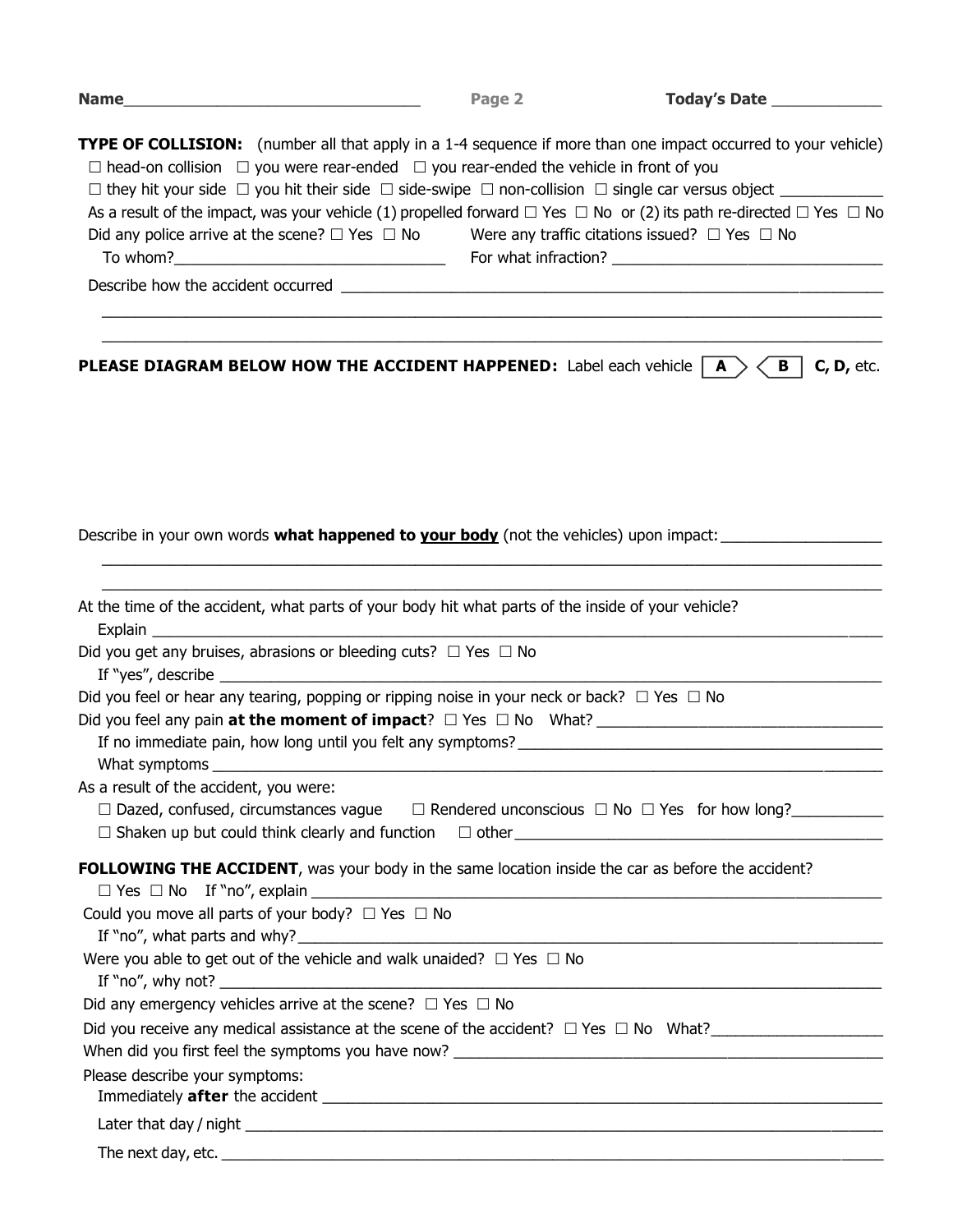| Name_                                                                                   |                                                                                                                                             | Page 3                    | Today's Date _____________                |
|-----------------------------------------------------------------------------------------|---------------------------------------------------------------------------------------------------------------------------------------------|---------------------------|-------------------------------------------|
|                                                                                         |                                                                                                                                             |                           |                                           |
|                                                                                         |                                                                                                                                             |                           |                                           |
|                                                                                         | How did you get there? $\Box$ drove own car $\Box$ someone else drove me $\Box$ ambulance $\Box$ police $\Box$ other ________               |                           |                                           |
|                                                                                         |                                                                                                                                             |                           |                                           |
|                                                                                         | Tests done: □ physical exam □ x-rays □ CT/MRI □ blood □ urine Diagnosis __________________________                                          |                           |                                           |
|                                                                                         |                                                                                                                                             |                           |                                           |
|                                                                                         | What recommendations were made?<br><u> and the commentations were made?</u>                                                                 |                           |                                           |
|                                                                                         |                                                                                                                                             |                           |                                           |
|                                                                                         | Has surgery been performed? $\Box$ Yes $\Box$ No _______________________ Has surgery been recommended? $\Box$ Yes $\Box$ No                 |                           |                                           |
| Have you seen any other doctors for this accident? $\Box$ Yes $\Box$ No                 |                                                                                                                                             |                           |                                           |
|                                                                                         |                                                                                                                                             |                           |                                           |
| Are you currently under care or taking medication for this injury? $\Box$ Yes $\Box$ No |                                                                                                                                             |                           |                                           |
|                                                                                         |                                                                                                                                             |                           |                                           |
|                                                                                         |                                                                                                                                             |                           |                                           |
|                                                                                         |                                                                                                                                             |                           |                                           |
|                                                                                         |                                                                                                                                             |                           |                                           |
| PLEASE PLACE AN "X" AT ALL SYMPTOMS YOU HAVE NOTICED SINCE THE ACCIDENT.                |                                                                                                                                             |                           |                                           |
| Additionally, <i>underline</i> any symptoms that you had just prior to the accident.    |                                                                                                                                             |                           |                                           |
| $\Box$ headaches                                                                        | $\Box$ light-headedness $\Box$ ringing in ears                                                                                              |                           | $\Box$ lights bother eyes                 |
| $\Box$ pain behind eyes $\Box$ dizziness                                                |                                                                                                                                             | $\square$ buzzing in ears | $\Box$ visual disturbance                 |
|                                                                                         | $\Box$ jaw pain $\Box$ jaw tension $\Box$ head seems heavy $\Box$ hearing loss                                                              |                           | $\Box$ difficulty swallowing              |
| $\Box$ neck pain                                                                        | $\Box$ pins & needles in arms                                                                                                               | $\Box$ loss of balance    | $\Box$ upset stomach                      |
| $\Box$ neck stiffness                                                                   | $\Box$ pins & needles in legs $\Box$ fatigue                                                                                                |                           | $\Box$ diarrhea                           |
| $\Box$ restricted neck motion                                                           | $\Box$ numbness in fingers $\Box$ fainting<br>$\Box$ numbness in toes $\Box$ face flushed                                                   |                           | $\Box$ constipation                       |
| $\Box$ upper back pain                                                                  | $\Box$ cold hands                                                                                                                           | $\Box$ loss of smell      | $\Box$ anxious feelings                   |
| $\Box$ mid back pain<br>$\Box$ low back pain                                            | $\Box$ cold feet                                                                                                                            | $\Box$ loss of taste      | $\Box$ irritability<br>$\Box$ nervousness |
| $\Box$ low back stiffness                                                               | $\Box$ difficulty concentrating $\Box$ cold sweats                                                                                          |                           | $\Box$ tension                            |
| $\Box$ rapid heart beat                                                                 | $\Box$ poor memory $\Box$ decreased sexual function                                                                                         |                           | $\Box$ problems sleeping                  |
| $\Box$ chest pain                                                                       | $\Box$ mental dullness $\Box$ decreased sexual interest $\Box$ periods of depression                                                        |                           |                                           |
|                                                                                         |                                                                                                                                             |                           |                                           |
|                                                                                         |                                                                                                                                             |                           |                                           |
| <b>SINCE THE INJURY, are your symptoms:</b>                                             |                                                                                                                                             |                           |                                           |
|                                                                                         | $\Box$ the same $\Box$ improving $\Box$ no longer improving $\Box$ getting worse $\Box$ constant $\Box$ worse at times                      |                           |                                           |
|                                                                                         | Is it painful to move your <b>head</b> : $\Box$ right $\Box$ left $\Box$ forward $\Box$ backward $\Box$ when rising from a lying position   |                           |                                           |
|                                                                                         | Is it painful to bend your trunk: $\Box$ right $\Box$ left $\Box$ forward $\Box$ backward $\Box$ turning to the $\Box$ left $\Box$ right    |                           |                                           |
|                                                                                         |                                                                                                                                             |                           |                                           |
|                                                                                         | What positions are comfortable: $\Box$ sitting $\Box$ standing; lying on your $\Box$ back $\Box$ right side $\Box$ left side $\Box$ stomach |                           |                                           |
|                                                                                         | Do any of the following give any relief: $\Box$ ice pack $\Box$ heating pad $\Box$ hot bath/shower $\Box$ stretching $\Box$ brace/collar    |                           |                                           |
|                                                                                         |                                                                                                                                             |                           |                                           |
| PRIOR / SIMILAR COMPLAINTS:                                                             | Have you <b>ever</b> had any complaints in the involved area(s) before? $\Box$ Yes $\Box$ No                                                |                           |                                           |
|                                                                                         |                                                                                                                                             |                           |                                           |
|                                                                                         |                                                                                                                                             |                           |                                           |
|                                                                                         |                                                                                                                                             |                           |                                           |
|                                                                                         |                                                                                                                                             |                           |                                           |
|                                                                                         |                                                                                                                                             |                           |                                           |
|                                                                                         | Since this injury, have there been any additional traumas, accidents, aggravations, etc?                                                    |                           |                                           |